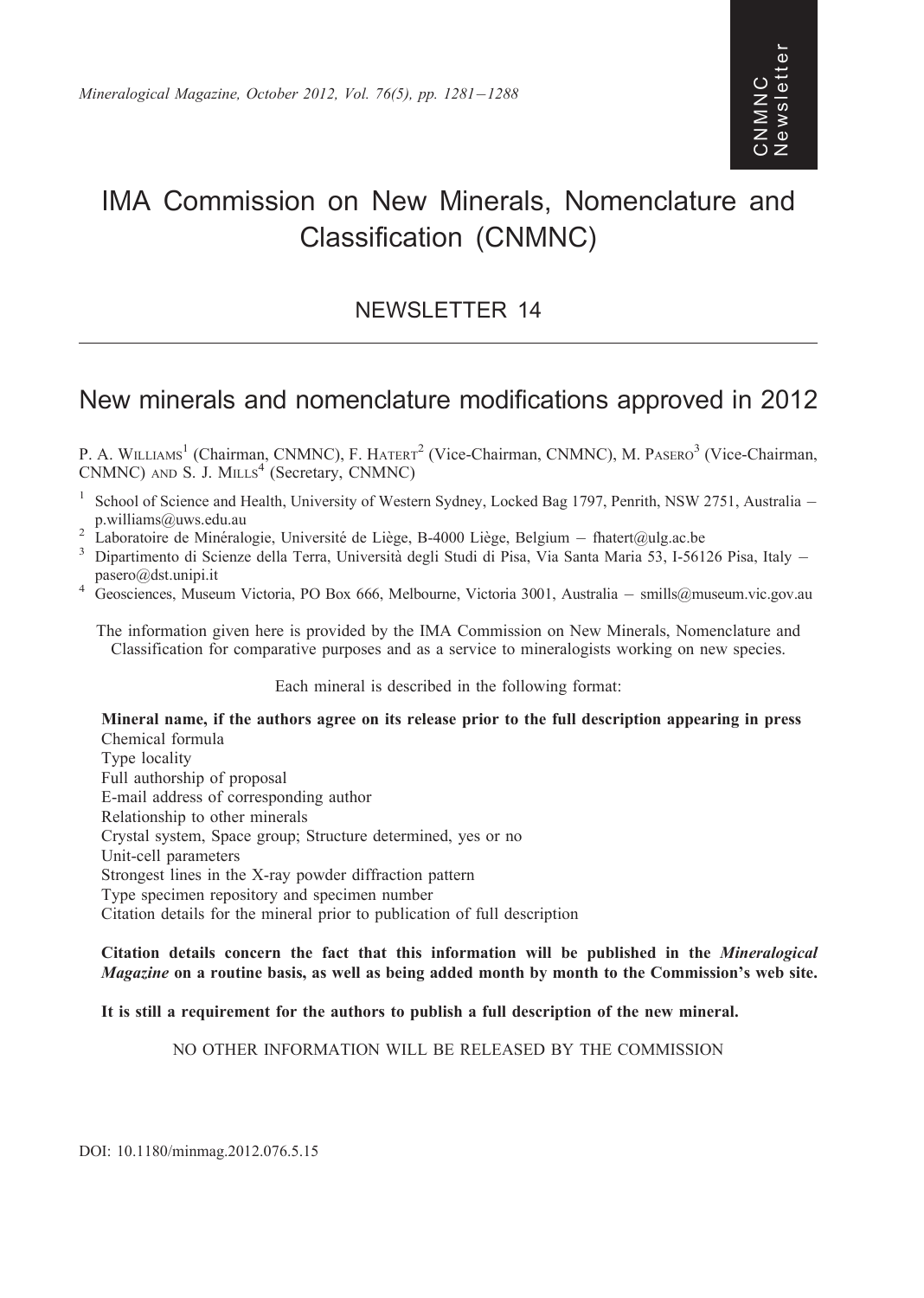



IMA No. 2011-111 Fuettererite

The given chemical formula for the mineral is incorrect (Kampf, A.R., Mills, S.J., Housley, R.M. and Marty, J. (2012) Fuettererite, IMA 2011-111. CNMNC Newsletter No. 13, June 2012, page 811; Mineralogical Magazine, 76, 807-817). The correct formula is  $Pb_3Cu_6^{2+}Te^{6+}O_6(OH)_7Cl_5.$ 

#### IMA No.  $2012-015$  Schlüterite- $(Y)$

The given chemical formula for the mineral is incorrect (Cooper, M.A., Husdal, T., Ball, N., Hawthorne, F.C. and Abdu, Y. (2012) Schlüterite-(Y), IMA 2012-015. CNMNC Newsletter No. 13, June 2012, page 816; Mineralogical Magazine, 76, 807-817). The correct formula is  $(Y,REE)_2AISi_2O_7(OH)_2F$ .

#### 2012 MINERAL APPROVAL WITHDRAWN

#### IMA No. 2012-013 Tellurocanfieldite

Approval for this mineral has been withdrawn (Gu, X., Xie, X., Lu, A., Hoshino, H., Huang, J. and Li, J. (2012) Tellurocanfieldite, IMA 2012- 013. CNMNC Newsletter No. 13, June 2012, page 816; Mineralogical Magazine, 76, 807-817). A subsequent single-crystal structural analysis has shown that Te is disordered over the three sulfur sites and thus the material is in fact Te-rich canfieldite.

#### NEW MINERAL PROPOSALS APPROVED IN JUNE 2012

IMA No. 2012-014

Fejerite

 $Cu<sub>4</sub>ClF(OH)<sub>6</sub>$ 

Mina Ojuela, Mapimí, Durango, Mexico (25º47'37''N 103º47'28''W)

Mike S. Rumsey\*, Mark D. Welch, Anthony R. Kampf, Caroline A. Kirk, Gordon Cressey and John Spratt

\*E-mail: m.rumsey@nhm.ac.uk

Isostructural with claringbullite and barlowite Hexagonal:  $P6_3/mmc$ ; structure determined

 $a = 6.6678(6), c = 9.1728(9)$  Å

5.778(84), 4.881(25), 2.886(21), 2.699(100), 2.444(64), 2.294(18), 1.797(23), 1.668(21)

Type material is deposited in the collections of the Natural History Museum, London, UK,

registration number BM 2011,53

How to cite: Rumsey, M.S., Welch, M.D., Kampf, A.R., Kirk, C.A., Cressey, G. and Spratt, J. (2012) Fejerite, IMA 2012-014. CNMNC Newsletter No. 14, October 2012, page 1282; Mineralogical Magazine, 76, 1281-1288.

#### IMA No. 2012-018

Arangasite

 $\text{Al}_2(\text{SO}_4)(\text{PO}_4)\text{F}\cdot7.5\text{H}_2\text{O}$ 

Alyaskitovoe deposit, Indigirka River basin, East Jakutia, Russia (64º39' N 142º70'E)

Gennady N. Gamyanin\*, Nadezhda V. Zayakina and Larisa T. Galenchikova

\*E-mail: ggn@igem.ru

Chemically related to sanjuanite and mitryaevaite Monoclinic:  $P2<sub>1</sub>$ 

 $a = 9.740(5)$ ,  $b = 19.31(1)$ ,  $c = 10.688(5)$  Å,  $\beta = 98.65(8)^{\circ}$ 

10.57(36), 9.60(100), 7.123(23), 5.295(34), 4.695(17), 4.191(29), 3.218(50), 2.870(20)

Type material is deposited in the collections of the Fersman Museum of the Russian Academy of Science, Moscow, Russia, catalogue number 4254/1

How to cite: Gamyanin, G.N., Zayakina, N.V. and Galenchikova, L.T. (2012) Arangasite, IMA 2012-018. CNMNC Newsletter No. 14, October 2012, page 1282; Mineralogical Magazine, 76, 1281-1288.

#### IMA No. 2012-019

Bobmeyerite

 $Pb_4Al_4(Si_4O_{12})(OH)_{11}Cl(H_2O)$ 

Mammoth-Saint Anthony mine, Tiger, Pinal County, Arizona, USA (32°42'23"N 110º40'59''W)

Anthony R. Kampf\*, Joseph J. Pluth, Yu-Sheng Chen, Andrew C. Roberts and Robert M. Housley

\*E-mail: akampf@nhm.org

Closely related to cerchiaraite and ashburtonite Orthorhombic: Pnnm; structure determined

 $a = 13.969(9)$ ,  $b = 14.243(10)$ ,  $c = 5.893(4)$  Å 10.051(35), 5.474(54), 5.011(35), 4.333(43), 3.278(77), 2.966(88), 2.549(100), 1.873(39)

Type material is deposited in the collections of the Mineral Sciences Department, Natural History Museum of Los Angeles County, Los Angeles, California, USA, catalogue numbers 63824, 63825 and 63826

How to cite: Kampf, A.R., Pluth, J.J., Chen, Y.-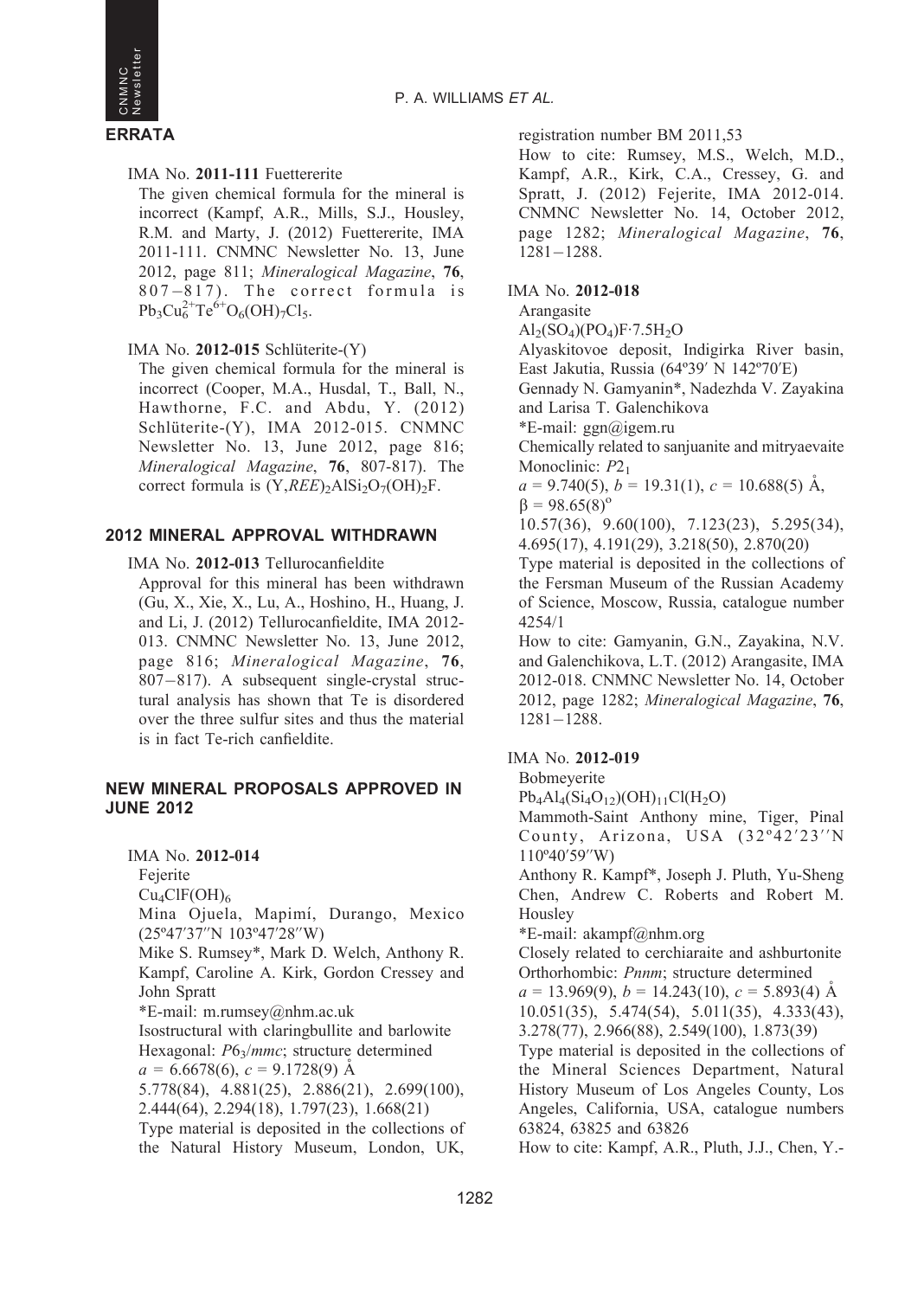

S., Roberts, A.C. and Housley, R.M. (2012) Bobmeyerite, IMA 2012-019. CNMNC Newsletter No. 14, October 2012, page 1282; Mineralogical Magazine, 76, 1281–1288.

#### IMA No. 2012-020

Iseite

 $Mn_2Mo_3O_8$ 

Shobu area, Ise City, Mie Prefecture, Japan (34º29'N 136º43'E)

Daisuke Nishio-Hamane\*, Norimitsu Tomita, Tetsuo Minakawa and Sachio Inaba \*E-mail: hamane@issp.u-tokyo.ac.jp

Mn-dominant analogue of kamiokite

Hexagonal:  $P6<sub>3</sub>mc$ 

 $a = 5.8080(8), c = 10.212(3)$  Å

5.107(68), 3.584(95), 2.820(45), 2.525(100),

2.442(95), 2.023(49), 1.659(47), 1.587(72)

Type material is deposited in the collections of the National Museum of Nature and Science, Tsukuba, Japan, specimen number NSM M-43652

How to cite: Nishio-Hamane, D., Tomita, N., Minakawa, T. and Inaba, S. (2012) Iseite, IMA 2012-020. CNMNC Newsletter No. 14, October 2012, page 1283; Mineralogical Magazine, 76, 1281-1288.

#### IMA No. 2012-022

Oxycalcioroméite  $Ca<sub>2</sub>Sb<sub>2</sub>O<sub>7</sub>$ Buca della Vena mine, Apuan Alps, Tuscany, Italy (43º59'55''N 10º18'37''E) Cristian Biagioni\* and Paolo Orlandi \*E-mail: biagioni@dst.unipi.it Pyrochlore supergroup Cubic:  $Fd\bar{3}m$ ; structure determined  $a = 10.3042(7)$  A 5.93(32), 3.105(24), 2.977(100), 2.576(24), 1.984(8), 1.824(45), 1.556(34), 1.489(8) Type material is deposited in the collections of the Museo di Storia Naturale e del Territorio, Universita` di Pisa, Calci (Pisa), Italy, catalogue number 19640 How to cite: Biagioni, C. and Orlandi, P. (2012)

Oxycalcioroméite, IMA 2012-022. CNMNC Newsletter No. 14, October 2012, page 1283; Mineralogical Magazine, 76, 1281–1288.

IMA No. 2012-023 Kleberite  $FeTi<sub>6</sub>O<sub>11</sub>(OH)<sub>5</sub>$ Alluvial sands in regions of Saxony, close to Roda (51°3'N 12°37'E) and Königshain (50°58'N 12º53'E), and from the Murray Basin, SE Australia and Kalimantan, Indonesia Ian E. Grey\* and Klaus Steinike \*E-mail: ian.grey@csiro.au Isostructural with tivanite and pseudorutile Monoclinic:  $P2<sub>1</sub>/c$ ; structure determined  $a = 7.5259(6)$ ,  $b = 4.5741(2)$ ,  $c = 9.854(1)$  Å,  $\beta = 130.784(6)^{\circ}$ 3.933(8), 2.764(9), 2.466(27), 2.170(82), 1.676(100), 1.423(22), 1.297(6), 1.085(6) Type specimens of Murray Basin and Kalimantan kleberite are preserved in the collections of Museum Victoria, Melbourne, Victoria, Australia, registered numbers M52010 and M52011, respectively How to cite: Grey, I.E. and Steinike, K. (2012) Kleberite, IMA 2012-023. CNMNC Newsletter No. 14, October 2012, page 1283; Mineralogical Magazine, 76, 1281-1288.

#### IMA No. 2012-024

Trinepheline

NaAlSiO4

Tawmaw, Hpakant-Tawmaw jade tract, Hpakant Township, Mohnyin district, Kachin State, Myanmar

G.C. Parodi, S. Pont, C. Ferraris\*, B. Rondeau and J.P. Lorand

\*E-mail: ferraris@mnhn.fr

Known structure type; known synthetic phase Hexagonal:  $P6<sub>1</sub>$ ,  $P6<sub>5</sub>$ 

 $a = 9.995(2), c = 24.797(4)$  Å

4.328(22), 4.133(49), 3.834(81), 3.272(40),

3.163(100), 2.989(21), 2.403(31), 2.401(22)

Type material is deposited in the collections of the Muséum National d'Histoire naturelle (MNHN), Paris, France, registration number MNHN 212-001

How to cite: Parodi, G.C., Pont, S., Ferraris, C., Rondeau, B. and Lorand, J.P. (2012) Trinepheline, IMA 2012-024. CNMNC Newsletter No. 14, October 2012, page 1283; Mineralogical Magazine, 76, 1281-1288.

#### IMA No. 2012-025

Omsite

 $(Ni,Cu)_{2}Fe^{3+}(OH)_{6}[Sb(OH)_{6}]$ 

Correc d'en Llinassos, near the village of Oms, Pyrénées-Orientales Department, France (42º32'60''N 02º42'0''E)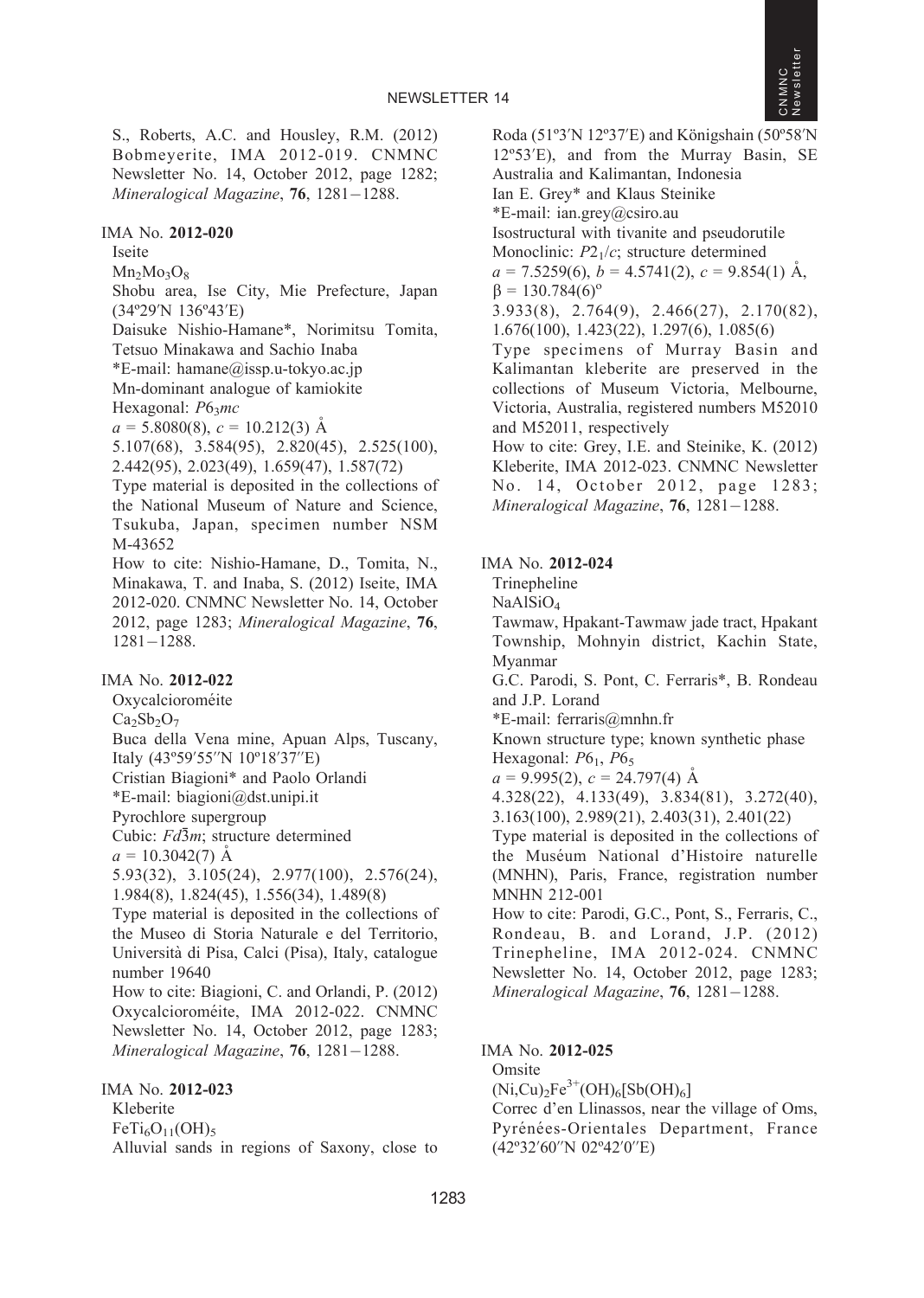Stuart J. Mills\*, Anthony R. Kampf, Robert M. Housley, Georges Favreau, Marco Pasero, Cristian Biagioni, Stefano Merlino, Christian Berbain and Paolo Orlandi \*E-mail: smills@museum.vic.gov.au Hydrotalcite supergroup Trigonal:  $P\bar{3}$ ; structure determined

 $a = 5.3506(8), c = 19.5802(15)$  Å

9.84(30), 4.901(100), 4.575(83), 3.781(34), 2.685(26), 2.354(81), 1.808(6), 1.476(24)

Two cotype specimens have been deposited in the collections of the Natural History Museum of Los Angeles County, Los Angeles, California, USA, catalogue numbers 63428 and 63429, and one in the collections of Museum Victoria, Melbourne, Victoria, Australia, registration number M51584

How to cite: Mills, S.J., Kampf, A.R., Housley, R.M., Favreau, G., Pasero, M., Biagioni, C., Merlino, S., Berbain, C. and Orlandi, P. (2012) Omsite, IMA 2012-025. CNMNC Newsletter No. 14, October 2012, page 1283; Mineralogical Magazine, **76**, 1281–1288.

#### NEW MINERAL PROPOSALS APPROVED IN JULY 2012

IMA No. 2012-026

Darrellhenryite

 $NaLiAl<sub>2</sub>Al<sub>6</sub>(BO<sub>3</sub>)<sub>3</sub>Si<sub>6</sub>O<sub>18</sub>(OH)<sub>3</sub>O$ 

Nová Ves, Český Krumlov, southern Bohemia, Czech Republic

Milan Novák\*, Andreas Ertl, Pavel Povondra, Michaela Vašinová Galiová, Helmut Pristacz. Markus Prem, Gerald Giester, Petr Gadas and Radek Škoda

\*E-mail: mnovak@sci.muni.cz

Tourmaline supergroup

Trigonal: R3m; structure determined

 $a = 15.823(1), c = 7.095(1)$  Å

3.952(54), 3.431(73), 2.925(100), 2.555(90), 2.326(42), 2.029(42), 2.021(42), 1.643(49)

The type specimen is deposited in the collections of the Department of Mineralogy and Petrography of the Moravian Museum, Brno, Czech Republic, catalogue number B10661 How to cite: Novák, M., Ertl, A., Povondra, P., Galiová, M.V., Pristacz, H., Prem, M., Giester, G., Gadas P. and Škoda, R. (2012) Darrellhenryite, IMA 2012-026. CNMNC Newsletter No. 14, October 2012, page 1284; Mineralogical Magazine, 76, 1281-1288.

IMA No. 2012-027

```
Scottyite
```
 $BaCu<sub>2</sub>Si<sub>2</sub>O<sub>7</sub>$ 

Wessels mine, Kalahari Manganese Fields, Northern Cape Province, Republic of South Africa

Hexiong Yang\*, Robert T. Downs, Stanley H. Evans, William W. Pinch and Marcus J. Origlieri \*E-mail: hyang@u.arizona.edu

New structure type

Orthorhombic: Pnma; structure determined  $a = 6.8556(2), b = 13.1725(2), c = 6.8901(2)$  Å 6.586(52), 3.911(22), 3.078(17), 3.053(64), 3.041(100), 2.726(52), 2.430(37), 1.955(20)

Type material has been deposited in the collections of the Mineral Museum of the University of Arizona, Tucson, Arizona, USA, catalogue number 19334

How to cite: Yang, H., Downs, R.T., Evans, S.H., Pinch, W.W. and Origlieri, M.J. (2012) Scottyite, IMA 2012-027. CNMNC Newsletter No. 14, October 2012, page 1284; Mineralogical Magazine, 76, 1281-1288.

#### IMA No. 2012-028

Lavinskyite

 $K(LiCu)Cu<sub>6</sub>(Si<sub>4</sub>O<sub>11</sub>)<sub>2</sub>(OH)<sub>4</sub>$ 

Wessels mine, Kalahari Manganese Fields, Northern Cape Province, Republic of South Africa

Hexiong Yang\*, Robert T. Downs, Stanley H. Evans, William W. Pinch and Marcus J. Origlieri

\*E-mail: hyang@u.arizona.edu

Isotypic with planchéite

Orthorhombic: Pcnb; structure determined

 $a = 19.046(3), b = 20.377(2), c = 5.2497(6)$  Å 10.189(100), 8.984(74), 4.921(25), 3.973(19), 3.343(32), 2.693(29), 2.522(27), 2.316(22)

Type material has been deposited in the collections of the Mineral Museum of the University of Arizona, Tucson, Arizona, USA, catalogue number 19335

How to cite: Yang, H., Downs, R.T., Evans, S.H., Pinch, W.W. and Origlieri, M.J. (2012) Lavinskyite, IMA 2012-028. CNMNC Newsletter No. 14, October 2012, page 1284; Mineralogical Magazine, 76, 1281-1288.

IMA No. 2012-029

Manganoblödite  $Na<sub>2</sub>Mn(SO<sub>4</sub>)<sub>2</sub>·4H<sub>2</sub>O$ Blue Lizard mine, Red Canyon, White Canyon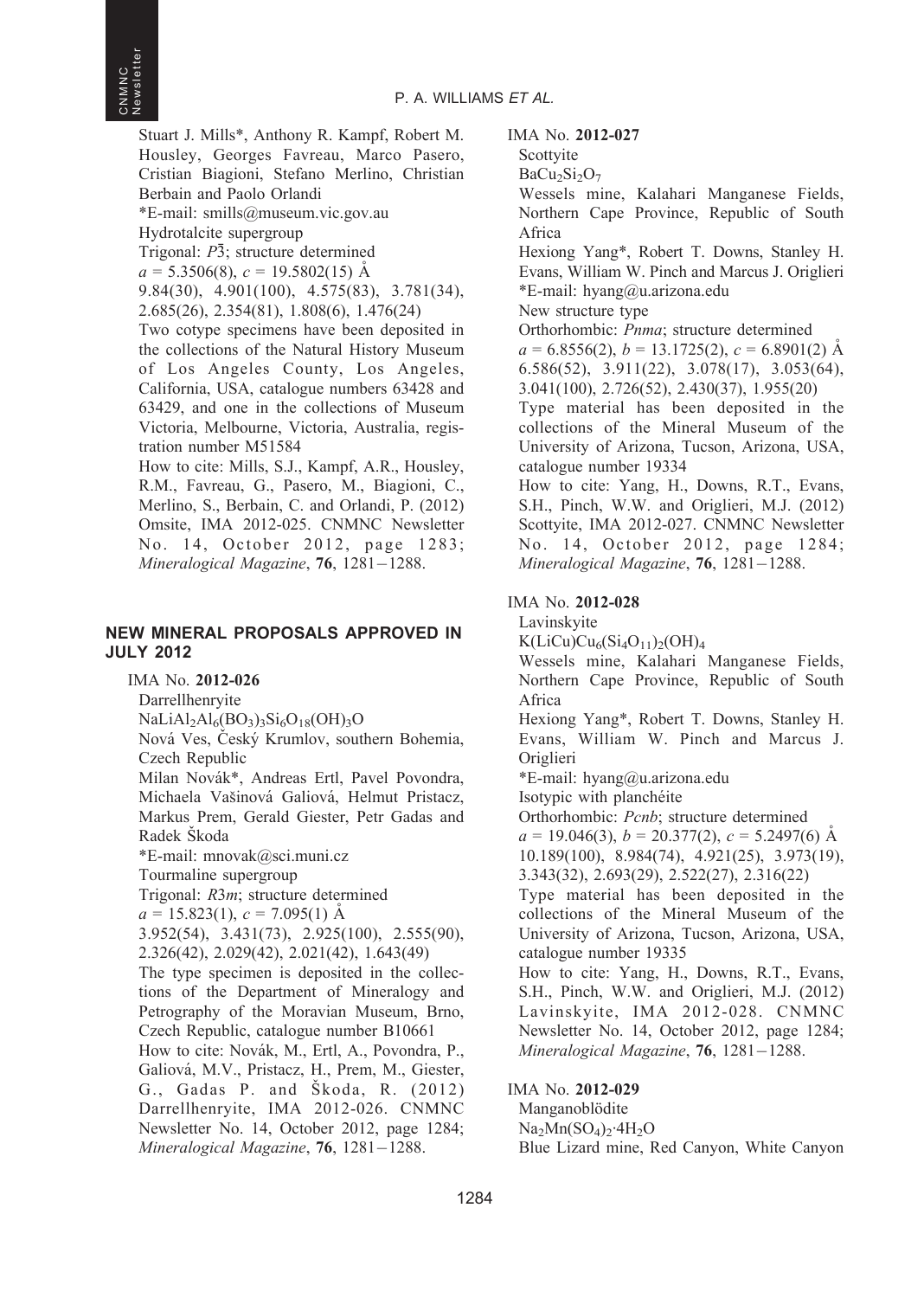District, San Juan County, Utah, USA Fabrizio Nestola\*, Anatoly V. Kasatkin, Jakub Plášil, Joe Marty, Dmitriy I. Belakovskiy, Atali A. Agakhanov, Danilo Pedron and Stuart J. Mills \*E-mail: fabrizio.nestola@unipd.it The Mn analogue of blödite Monoclinic:  $P2<sub>1</sub>/a$ ; structure determined  $a = 11.137(2), b = 8.279(1), c = 5.5381(9)$  Å,  $\beta = 100.42(1)^{\circ}$ 4.556(70), 4.266(45), 3.791(26), 3.338(21), 3.291(100), 3.256(67), 2.968(22), 2.647(24) Type material has been deposited in the collections of the Fersman Mineralogical Museum of the Russian Academy of Sciences, Moscow, Russia, registration number 4257/1 How to cite: Nestola, F., Kasatkin, A.V., Plášil, J., Marty, J., Belakovskiy, D.I., Agakhanov, A.A., Pedron D. and Mills, S.J. (2012) Manganoblödite, IMA 2012-029. CNMNC Newsletter No. 14, October 2012, page 1284; Mineralogical Magazine, 76, 1281–1288.

#### IMA No. 2012-030

Whitecapsite

 $H_{16}Fe_5^{2+}Fe_{14}^{3+}Sb_6^{3+}(AsO_4)_{18}O_{16}$  120H<sub>2</sub>O

East ore body, White Caps mine, Manhattan district, Nye County, Nevada, USA

Igor V. Pekov\*, Natalia V. Zubkova, Jörg Göttlicher, Vasiliy O. Yapaskurt, Nikita V. Chukanov, Inna S. Lykova, Dmitriy I. Belakovskiy, Martin C. Jensen, Joseph F. Leising, Anthony J. Nikischer and Dmitry Y. Pushcharovsky

\*E-mail: igorpekov@mail.ru

New structure type

Hexagonal:  $P6_3/m$ ; structure determined

 $a = 16.0916(8), c = 21.7127(9)$  Å

13.99(34), 11.73(100), 5.267(6), 3.644(4), 2.999(8), 2.757(4), 2.648(5)

Type material has been deposited in the collections of the Fersman Mineralogical Museum of the Russian Academy of Sciences, Moscow, Russia, registration number 4239/1

How to cite: Pekov, I.V., Zubkova, N.V., Göttlicher, J., Yapaskurt, V.O., Chukanov, N.V., Lykova, I.S., Belakovskiy, D.I., Jensen, M.C., Leising, J.F., Nikischer, A.J. and Pushcharovsky, D.Y. (2012) Whitecapsite, IMA 2012-030. CNMNC Newsletter No. 14, October 2012, page 1285; Mineralogical Magazine, 76, 1281-1288.

IMA No. 2012-031

Calciodelrioite

 $Ca(VO<sub>3</sub>)<sub>2</sub>·4H<sub>2</sub>O$ 

West Sunday mine, Slick Rock district, San Miguel County, Colorado, USA

Anthony R. Kampf\*, Joe Marty, Barbara Nash, Jakub Plášil, Anatoly V. Kasatkin and Radek **Skoda** 

\*E-mail: akampf@nhm.org

Ca-dominant analogue of delrioite

Monoclinic: I2/a; structure determined

 $a = 14.6389(10), b = 6.9591(4), c = 17.052(2)$  Å,  $\beta = 102.568(9)^{\circ}$ 

7.18(14), 6.450(100), 4.350(16), 3.489(18), 3.215(17), 3.027(50), 2.560(28), 1.786(18)

Type material has been deposited in the collections of the Natural History Museum of Los Angeles County, Los Angeles, CA 90007, USA, catalogue numbers 63837, 63838 and 63839

How to cite: Kampf, A.R., Marty, J., Nash, B., Plášil, J., Kasatkin, A.V. and Škoda, R. (2012) Calciodelrioite, IMA 2012-031. CNMNC Newsletter No. 14, October 2012, page 1285; Mineralogical Magazine, **76**, 1281–1288.

#### IMA No. 2012-004a

Oxy-dravite  $Na(Al_2Mg)(Al_5Mg)(Si_6O_{18})(BO_3)_{3}(OH)_{3}O$ Osarara, Narok district, Kenya Ferdinando Bosi\* and Henrik Skogby \*E-mail: ferdinando.bosi@uniroma1.it Tourmaline supergroup Trigonal: R3m; structure determined  $a = 15.9273(2), c = 7.2001(1)$  Å 6.377(44), 4.222(67), 3.983(64), 3.483(84), 2.963(100), 2.576(68), 2.041(35), 1.915(52) Type material has been deposited in the collections of the Museum of Mineralogy, Earth Sciences Department, Sapienza University of Rome, Rome, Italy, catalogue number 33066 How to cite: Bosi, F. and Skogby, H. (2012) Oxy-dravite, IMA 2012-004a. CNMNC Newsletter No. 14, October 2012, page 1285; Mineralogical Magazine, 76, 1281-1288.

#### NEW MINERAL PROPOSALS APPROVED IN AUGUST 2012

IMA No. 2012-032 Strontiohurlbutite  $SrBe<sub>2</sub>(PO<sub>4</sub>)<sub>2</sub>$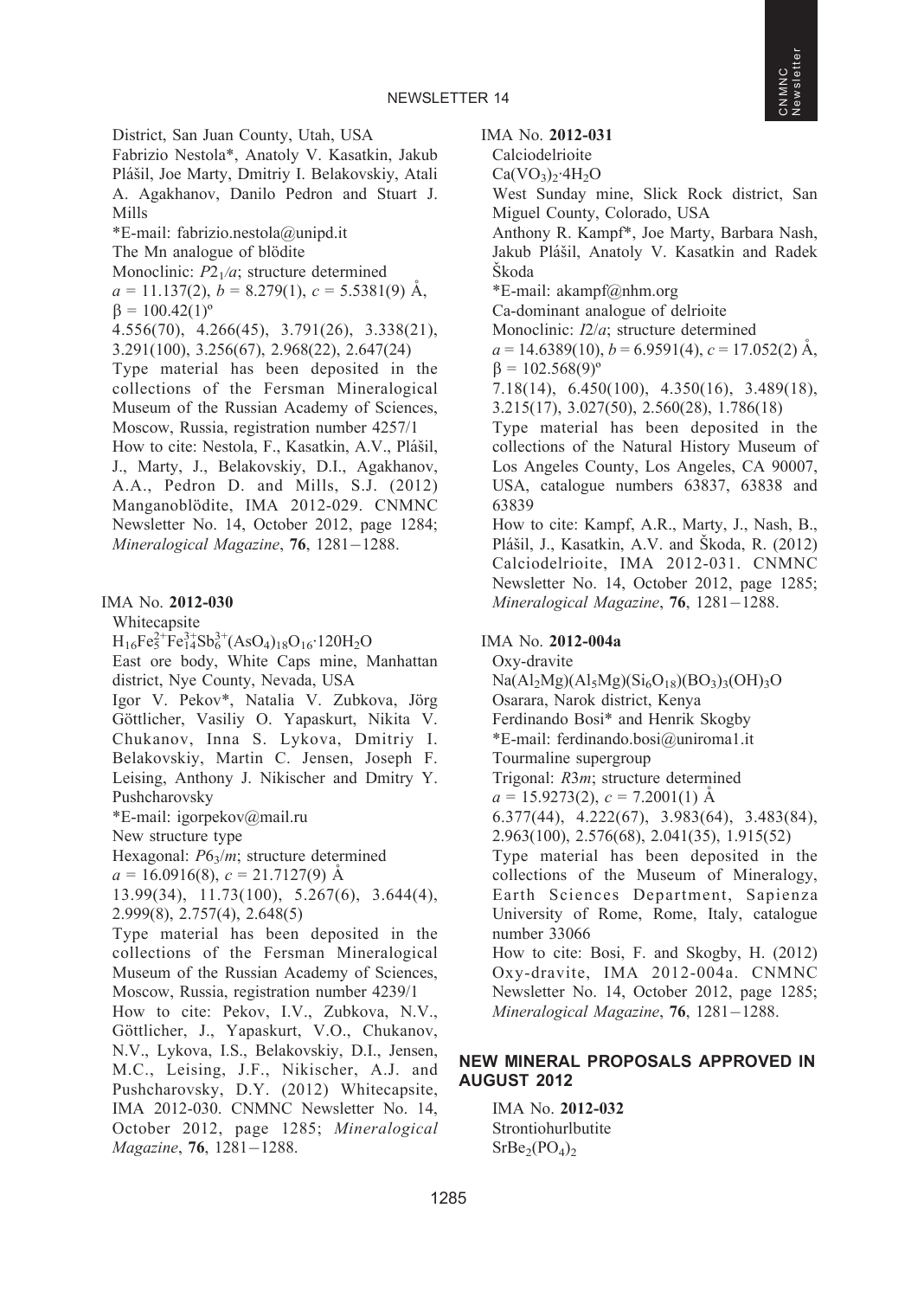Nanping No. 31 pegmatite, Fujian Province, China (118º06'E 26º40'N)

Rao Can\*, Wang Rucheng, Gu Xiangping, Hu Huan and Dong Chuanwan

\*E-mail: canrao@zju.edu.cn

Sr-dominant analogue of hurlbutite

Monoclinic:  $P2<sub>1</sub>/a$ ;

 $a = 8.426(5)$ ,  $b = 8.998(5)$ ,  $c = 8.005(4)$  Å,  $\beta = 90.05(5)^{\circ}$ 

3.554(100), 3.355(51), 3.073(38), 2.542(67), 2.230(42), 2.215(87), 2.046(54), 1.714(32)

Type material has been deposited in the collections of the Geological Museum of China, Yangrou Hutong, Xisi, Beijing, People's Republic of China, catalogue number M11803

How to cite: Rao, C., Wang, R., Gu, X., Hu, H. and Dong, C. (2012) Strontiohurlbutite, IMA 2012-032. CNMNC Newsletter No. 14, October 2012, page 1285; Mineralogical Magazine, 76, 1281-1288.

#### IMA No. 2012-033

Carlfrancisite

 $Mn_3^{2+}(Mn^{2+},Mg,Fe^{3+},Al)_{42}[As^{3+}O_3]_2(As^{5+}O_4)_{4}$  $[(Si, As<sup>5+</sup>)O<sub>4</sub>]<sub>6</sub>[(As<sup>5+</sup>,Si)O<sub>4</sub>]<sub>2</sub>(OH)<sub>42</sub>$ E15-11 south stope, 11 level, Asia West sector of the Kombat mine, Otavi Valley, Namibia Frank C. Hawthorne\* and William W. Pinch \*E-mail: frank\_hawthorne@umanitoba.ca Closely related to mcgovernite and turtmannite Trigonal:  $R\bar{3}c$ ; structure determined  $a = 8.2238(2), c = 205.113(6)$  Å 4.107(48), 3.243(54), 3.051(43), 2.918(47), 2.826(100), 2.676(63), 2.371(88), 1.552(84) Type material has been deposited in the collections of the Department of Natural History, Royal Ontario Museum, Toronto, Ontario, Canada, catalogue number M56375 How to cite: Hawthorne, F.C. and Pinch, W.W. (2012) Carlfrancisite, IMA 2012-033. CNMNC

Newsletter No. 14, October 2012, page 1286; Mineralogical Magazine, 76, 1281-1288.

#### IMA No. 2012-034

Vanadio-oxy-chromium-dravite  $NaV<sub>3</sub>(Cr<sub>4</sub>Mg<sub>2</sub>)(Si<sub>6</sub>O<sub>18</sub>)(BO<sub>3</sub>)<sub>3</sub>(OH)<sub>3</sub>O$ Pereval marble quarry, Sludyanka, Irkutsk region, Siberia, Russia (51º37'N 103º38'E) Ferdinando Bosi\*, Leonid Reznitskii, Henrik Skogby and Ulf Hålenius \*E-mail: ferdinando.bosi@uniroma1.it Tourmaline supergroup

Trigonal: R3m; structure determined

 $a = 16.1260(2), c = 7.3759(1)$  Å

6.509(100), 4.293(31), 4.022(40), 3.564(53),

3.022(47), 2.611(42), 2.171(42), 2.075(40)

Type material has been deposited in the collections of the Museum of Mineralogy, Earth Sciences Department, Sapienza University of Rome, Rome, Italy, catalogue number 33067

How to cite: Bosi, F., Reznitskii, L., Skogby, H. and Hålenius, U. (2012) Vanadio-oxy-chromium-dravite, IMA 2012-034. CNMNC Newsletter No. 14, October 2012, page 1286; Mineralogical Magazine, **76**, 1281–1288.

#### IMA No. 2012-035

Minohlite  $(Cu,Zn)_{7}(SO_4)_{2}(OH)_{10}\cdot 8H_2O$ Hirao mine, Onsen-machi, Minoh City, Osaka Prefecture, Japan (34º50'N 135º28'E) Masayuki Ohnishi\*, Norimasa Shimobayashi, Daisuke Nishio-Hamane, Keiji Shinoda, Koichi Momma and Takuji Ikeda \*E-mail: czshh118a@yahoo.co.jp Chemically related to schulenbergite Hexagonal (trigonal):  $P6$ ,  $P\bar{6}$ ,  $P6/m$ ,  $P622$ , *P6mm, P* $\bar{6}2m$  *or P6/mmm (P3, P3, P321,*  $P3m1, P3m1, P312, P31m$  or  $P31m$  $a = 8.2535(11), c = 8.1352(17)$  Å 8.138(20), 4.128(24), 2.702(100), 2.564(76), 1.560(43), 1.532(24), 1.351(12), 1.333(11) Type material has been deposited in the collections of the National Museum of Nature and Science, Japan, catalogue numbers NSM-M43670 and NSM-M43671, and the Kyoto University Museum, Japan, catalogue number KUM-M00001 How to cite: Ohnishi, M., Shimobayashi, N., Nishio-Hamane, D., Shinoda, K., Momma, K. and Ikeda, T. (2012) Minohlite, IMA 2012-035. CNMNC Newsletter No. 14, October 2012, page

1286; Mineralogical Magazine, 76, 1281-1288.

#### IMA No. 2012-036

Fluorcalciomicrolite

 $(Ca,Na)$ <sub>2</sub>Ta<sub>2</sub> $(O,OH)$ <sub>6</sub>F

Volta Grande pegmatite, Nazareno, Minas Gerais, Brazil

Marcelo B. Andrade, Daniel Atencio\*, Hexiong Yang, Robert T. Downs, Aba I.C. Persiano and Javier Ellena

\*E-mail: datencio@usp.br

Pyrochlore supergroup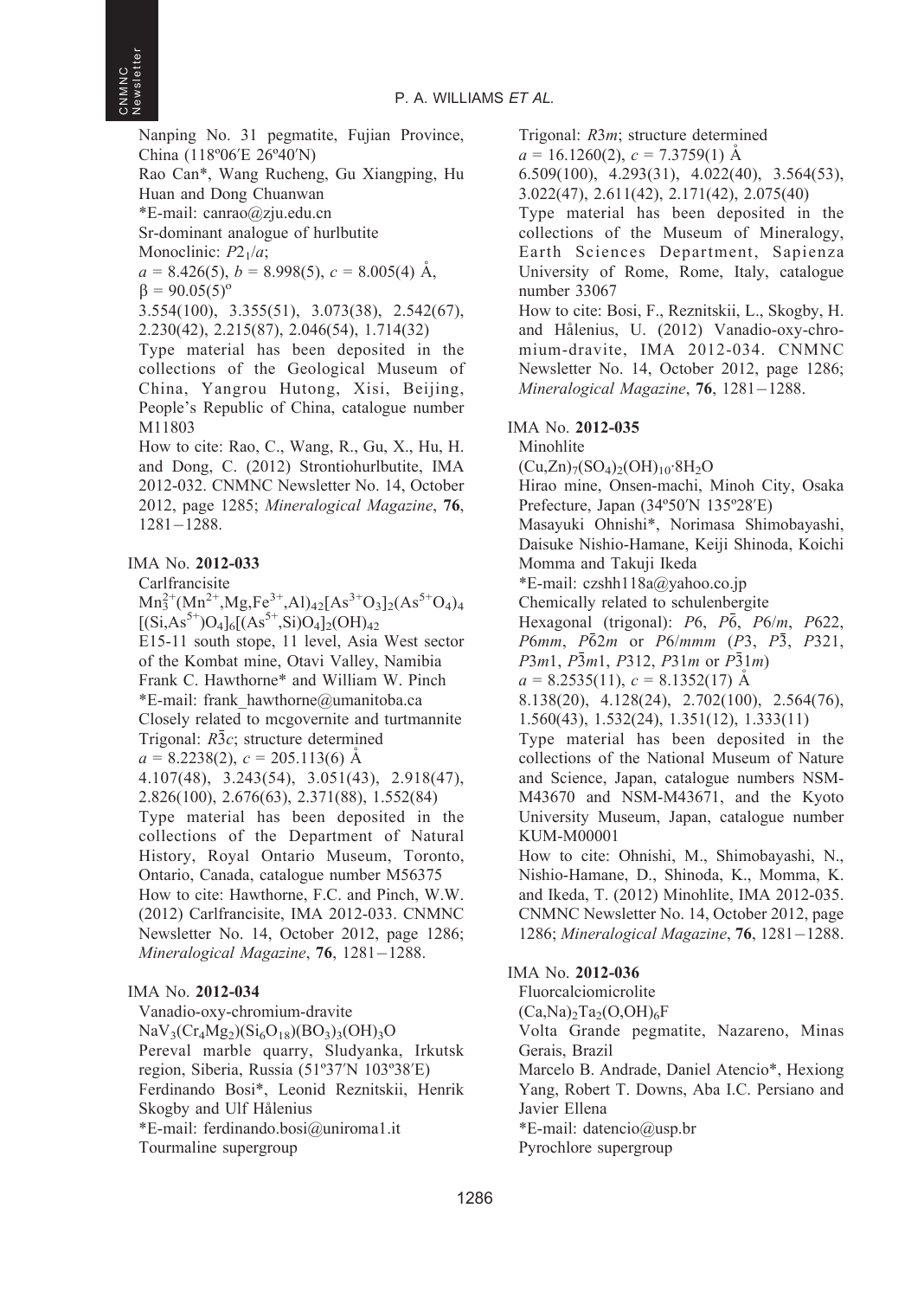Cubic:  $Fd\bar{3}m$ ; structure determined  $a = 10.4191(6)$  Å 5.997(59), 3.138(83), 3.005(100), 2.602(29), 2.004(23), 1.841(23), 1.589(25), 1.504(24) Type material has been deposited in the collections of the Museu de Geociências, Instituto de Geociências, Universidade de São Paulo, São Paulo, Brazil, registration number DR731 How to cite: Andrade, M.B., Atencio, D., Yang, H., Downs, R.T., Persiano, A.I.C. and Ellena, J. (2012) Fluorcalciomicrolite, IMA 2012-036. CNMNC Newsletter No. 14, October 2012, page 1286; Mineralogical Magazine, 76, 1281-1288.

IMA No. 2012-037

Cadmoxite

CdO

Lengenbach quarry, Binntal, Ct. Valais, Switzerland

Stefan Graeser\*, Francesco Demartin and Walter Gabriel

\*E-mail: stefan.graeser@unibas.ch

Dimorph of monteponite

Cubic:  $F\overline{4}3m$ ; structure determined

 $a = 5.4830(6)$  Å

3.162(100), 2.738(20), 1.941(30), 1.657(50), 1.259(40), 1.228(30), 1.121(40), 1.055(30)

The holotype material is deposited in the mineralogical collections of the Natural History Museum, Basel, Switzerland, catalogue number S203

How to cite: Graeser, S., Demartin, F. and Gabriel, W. (2012) Cadmoxite, IMA 2012-037. CNMNC Newsletter No. 14, October 2012, page 1287; Mineralogical Magazine, 76, 1281-1288.

#### IMA No. 2012-042

Voudourisite  $CdSO<sub>4</sub>·H<sub>2</sub>O$ Esperanza Mine, Lavrion, Attikí Prefecture, Greece Branko Rieck\* and Gerald Giester \*E-mail: branko@mineralogie.at Kieserite group Monoclinic:  $P2_1/n$ ; structure determined  $a = 7.633(1), b = 7.458(1), c = 7.623(1)$  Å,  $\beta = 115.41(1)^{\circ}$ 4.881(65), 3.729(26), 3.574(100), 3.279(14), 3.226(44), 2.531(32), 2.319(16) Type material is deposited in the collections of the Institut für Mineralogie und Kristallographie, University of Vienna, Vienna, Austria, catalogue number HS13.077

How to cite: Rieck, B. and Giester, G. (2012) Voudourisite, IMA 2012-042. CNMNC Newsletter No. 14, October 2012, page 1287; Mineralogical Magazine, **76**, 1281–1288.

IMA No. 2012-043 Lazaridisite 3CdSO<sub>4</sub>·8H<sub>2</sub>O Esperanza Mine, Lavrion, Attikí Prefecture, **Greece** Branko Rieck\* and Gerald Giester \*E-mail: branko@mineralogie.at New structure type Monoclinic: C2/c; structure determined  $a = 14.813(3), b = 11.902(2), c = 9.466(2)$  Å,  $\beta = 97.38$  (3)<sup>o</sup> 6.874(100), 6.338(69), 5.953(75), 4.529(57), 3.745(73), 3.092(75), 3.003(51), 2.895(42) Type material is deposited in the collections of the Institut für Mineralogie und Kristallographie, University of Vienna, Vienna, Austria, catalogue number HS13.077 How to cite: Rieck, B. and Giester, G. (2012) Lazaridisite, IMA 2012-043. CNMNC Newsletter No. 14, October 2012, page 1287; Mineralogical Magazine, 76, 1281-1288.

### IMA No. 2012-044

Fluor-tsilaisite  $\text{NaMn}_3^{2+}\text{Al}_6(\text{Si}_6\text{O}_{18})(\text{BO}_3)_3(\text{OH})_3\text{F}$ Grotta d'Oggi, San Piero in Campo, Elba, Italy Ferdinando Bosi\*, Giovanni B. Andreozzi, Giovanna Agros and Eugenio Scandale \*E-mail: ferdinando.bosi@uniroma1.it Tourmaline supergroup Trigonal: R3m; structure determined  $a = 15.9398(6), c = 7.1363(3)$  Å 6.339(34), 4.212(57), 3.985(74), 3.455(58), 2.945(57), 2.575(100), 2.036(36), 1.915(29) Type material is deposited in the collections of the Museo di Scienze della Terra, settore Mineralogico Petrografico ''Carlo Lorenzo Garavelli'', Campus Universitario, Bari, Italy, catalogue number NM16 How to cite: Bosi, F., Andreozzi, G.B., Agros, G. and Scandale, E. (2012) Fluor-tsilaisite, IMA 2012-044. CNMNC Newsletter No. 14, October 2012, page 1287; Mineralogical Magazine, 76, 1281-1288.